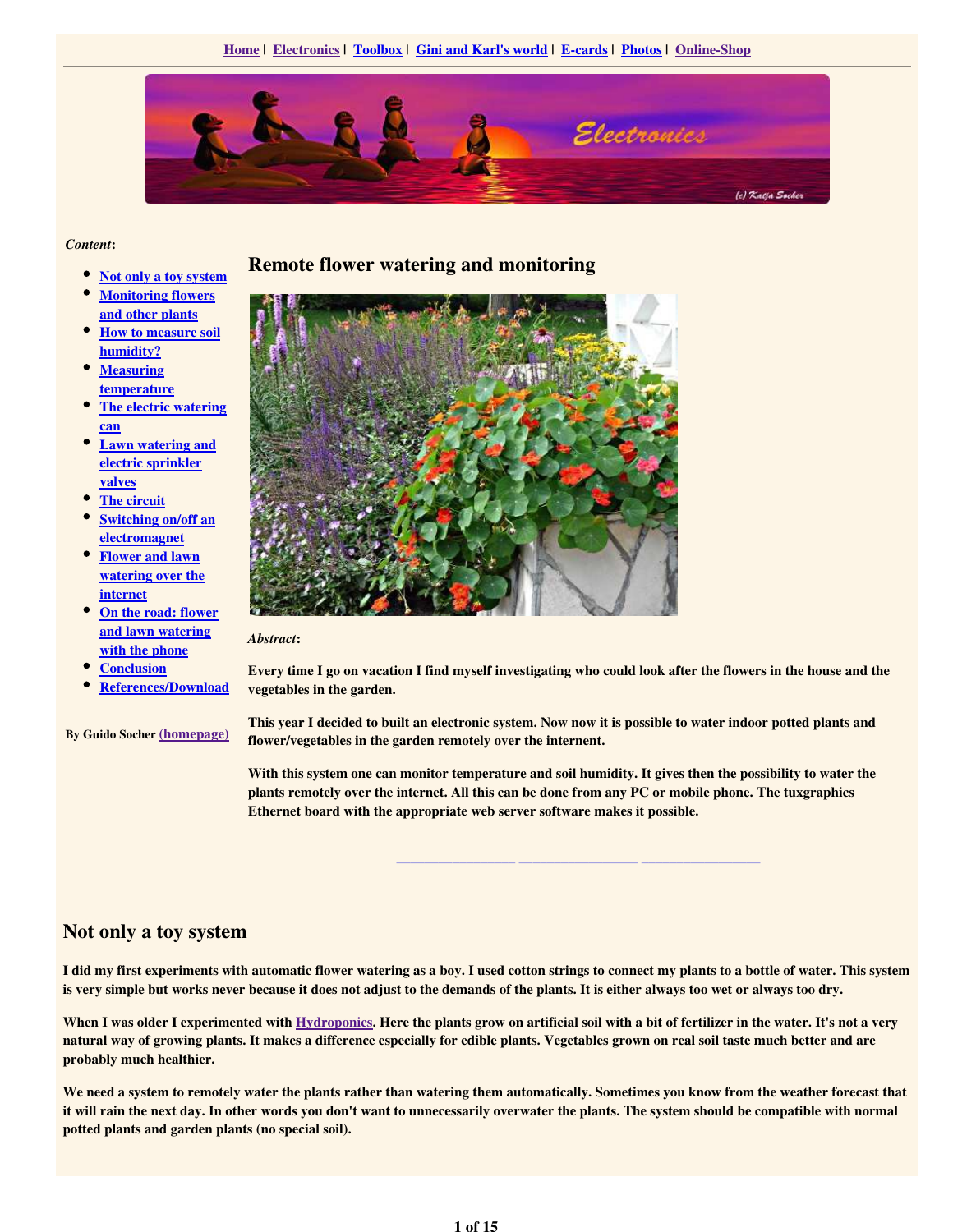## Monitoring flowers and other plants

There are many sources of information that you want to use when you monitor plants remotely. The temperature in the area next to the plants, especially when plotted as a graph over time, can give you a fairly good feeling when to water the plants.

Soil humidity is the other important component. If it is not too hot then plants can grow in fairly dry soil. However when the sun shines straight onto the plants then they need moist soil.

The weather forecast is also a very good source of information. You might not need to water the plants if there is a rain or thunderstorm coming. There are many people who apply too much fertilizer and then they apply too much water to save the plants from burning in the sun on salty and fertilizer rich soil. Grass can generally be mistreated this way but herbs, vegetables and flowers need a more natural treatment to grow nicely.

I recommend to water the plants in the evening. The water can then soak in during the night. If you water during the day then most of the water will evaporate immediately especially on a sunny day.

## How to measure soil humidity?

I have seen many soil humidity measurement systems that try to use just two metal bars and measure the ohmic resistance between them. One can also buy cheap humidity meters in garden centers and they use metal electrodes with two different metals. When the soil is wet then this will become a "battery" and they measure the current that is generated. Don't use metal electrodes. You will have to run a small current between the metal bars even if you want to just measure the ohmic resistance. This will cause the metal to de-compose during the electrolysis that was started here. Electrolysis can corrode almost any metal. If we use stainless steal for the metal bars then it will be even worse because we would poison the soil with heavy metals.

Those heavy metals in the soil might be tolerated by the plants for a while but we really don't what to have those in the vegetable garden.



A long 5mm graphite electrode

Pure graphite is a fairly good conductor, it does not corrode in salty environments and it does not decompose under electrolysis. I used two 5mm diameter graphite electrodes and a potted plant for testing purposes.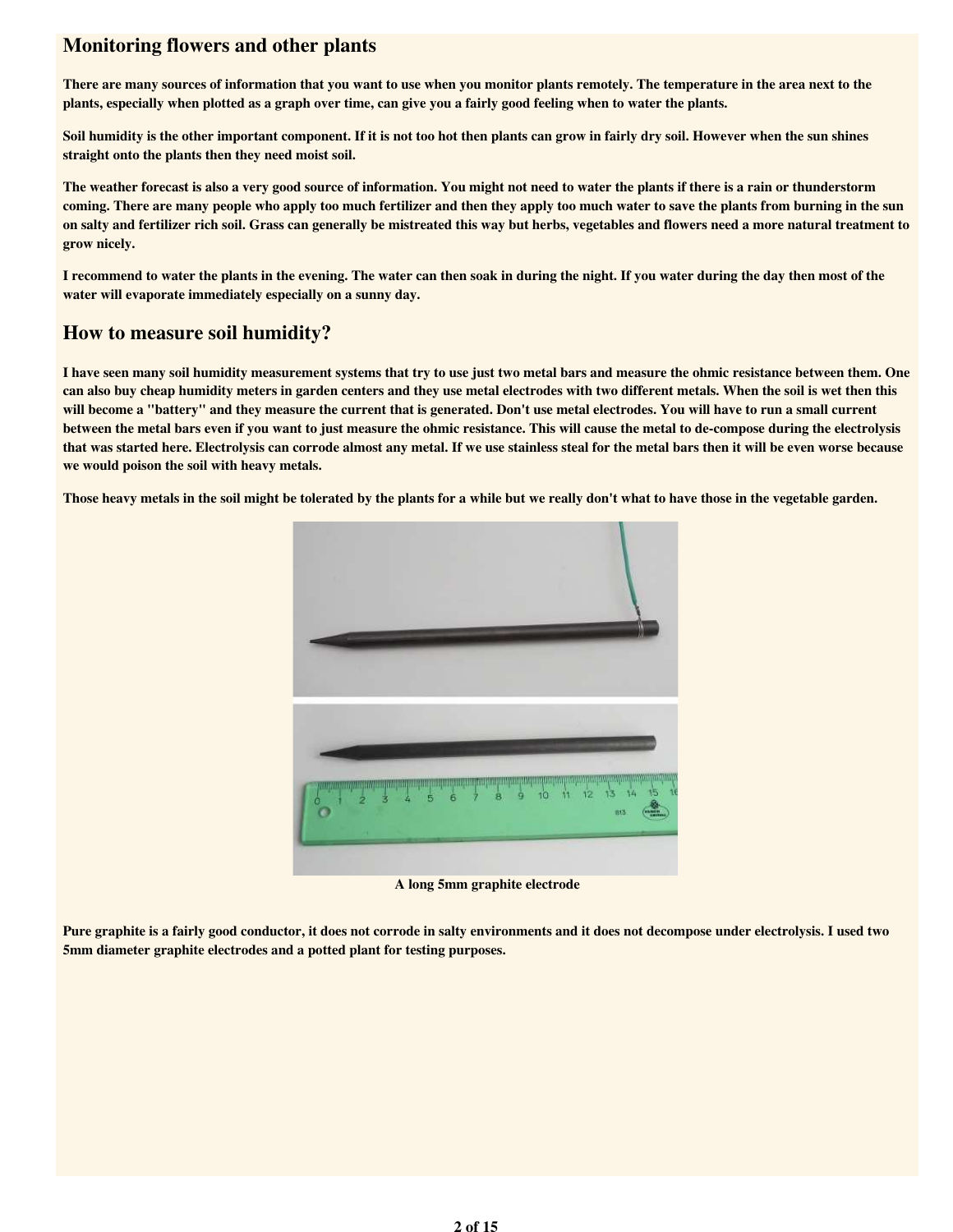

The graphite electrodes in a potted plant

I observed the behavior over a couple of weeks with an ohmmeter and I was fairly disappointed. The change in ohmic resistance depends to a fairly small degree on the humidity of the soil. The ohmic resistance changes only by a few percent when going from dry to wet soil. What made me finally discard this idea was the observation that the ohmic resistance changed a lot when I added a few drops of fertilizer to the water. In other words you really measure here how salty or sour the soil is. You don't really measure humidity at all.

The graphite does not contaminate the soil but a DC current between the graphite bars still causes an electrolysis. If there is e.g a bit of NaCl (table salt) in the soil then you get chlorine gas on one electrode and hydrogen gas on the other. The amount is very small. You can't smell it but you can notice it on the ohm meter. The longer you measure the higher the resistance becomes. The ohm meter starts to drift. This is because the tiny gas bubbles that form along the electrodes insulate them a bit.

Although this experiment failed it was still very interesting. It means that you can't really trust any equipment that uses two metal or graphite electrodes for soil humidity measurement.

I started to investigate other ideas such as optical humidity measurements. You might have noticed that paper becomes slightly transparent when wet and my idea was that I could use a similar effect in other materials.

One day I had a pack of electrolytic capacitors in my hand and suddenly I knew how to measure humidity. Those electrolytic capacitors consist essentially of two insulated metal plates and in-between there is a salty liquid. In poorly engineered computer motherboard you might have noticed that electrolytic capacitors that are too close to a heat source such as the CPU leak over time. If you then take one of those leaking capacitors out and measure them then you will notice that the capacity values are off a lot. There is a huge capacity difference between a new "wet" electrolytic capacitor and one that has dried out. It should be possible to use this effect for soil humidity measurements.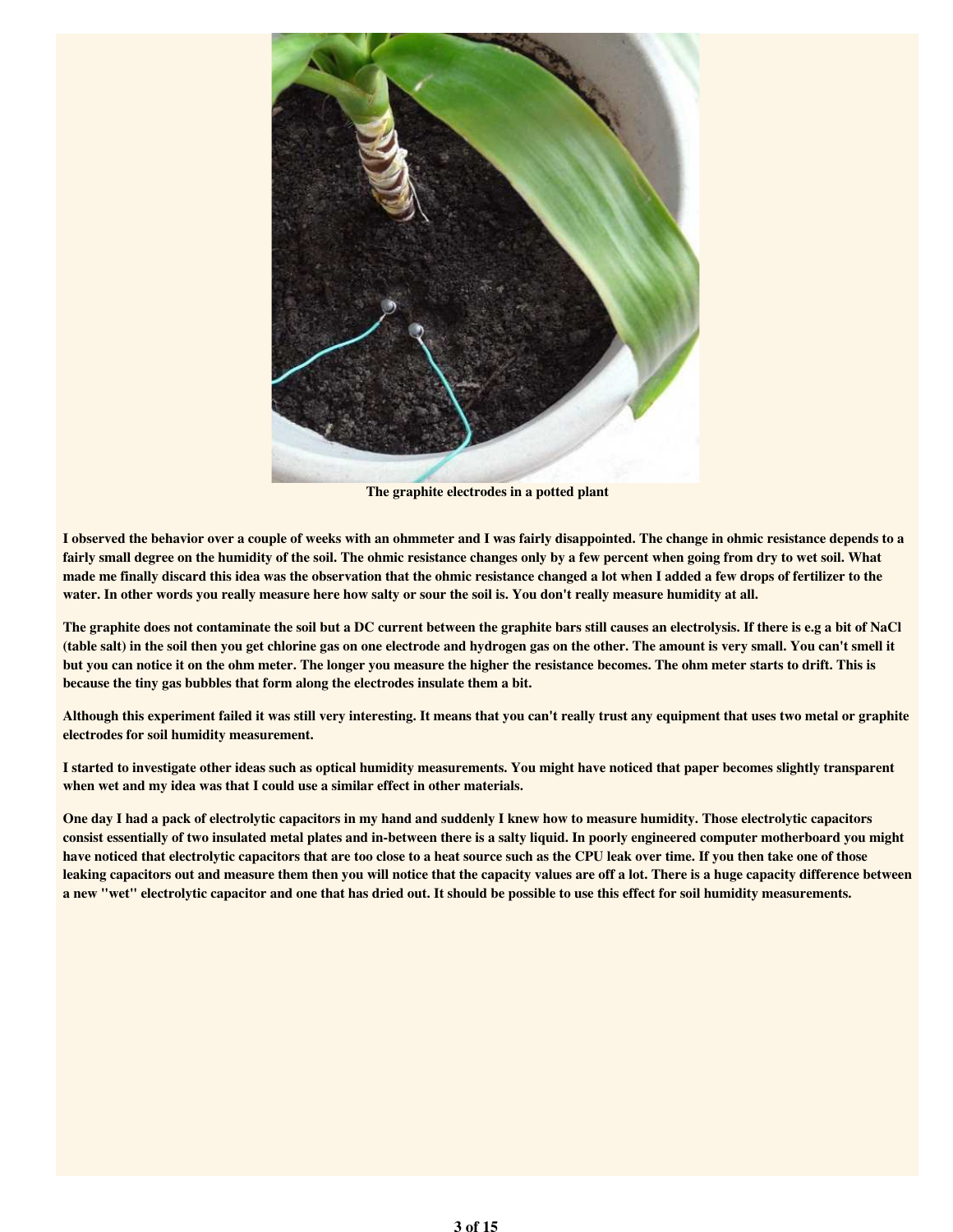

Two pieces of PCB insulated and painted with clear coat.

I took two unused sheets of PCB (2.5cm x 10cm [about 1inch x 4inch]) and sprayed them with a clear coat paint can. Normal transparent car paint. Any paint spray for cars will probably work. This gives a nice thin and well insulating film of paint. If you can't find any unused PCBs then you can take as well some sheet metal. It should be brass, iron or copper. Something that is solderable because you need to connect wires to it. You can cut e.g two sheets out of a vegetable oil can and round off any sharp edges with a bit of sand paper. Solder a wire to each of the sheets and then spray the sheets with a paint can. Take care to not hurt yourself when cutting the sheets out of the vegetable oil can. Wear good gloves.

Dig a little hole in the soil and insert the two metal sheets. They should be about 1cm to 2cm apart. Fill back the soil and compress it just a little bit.

The capacitor is now ready. It will have a capacity of around 5-10nF when the soil is dry and up to 20nF when it is wet.

There is a little bit of a dependency on the concentration of salts and minerals in the soil. The capacity seems also to depend a bit on the temperature. These disturbances are however small and a change in the soil's humidity changes the capacity values a lot. As we do not run any permanent DC current through the soil we will not decompose the minerals.

I had also the idea that one could not put soil between the electrodes but rather some sponge or membrane like material such that only the water from the surrounding soil gets between the electrodes and not any "dirt". The above design with two simple insulated electrodes in the soil is however working very well and it is robust enough for outdoor use.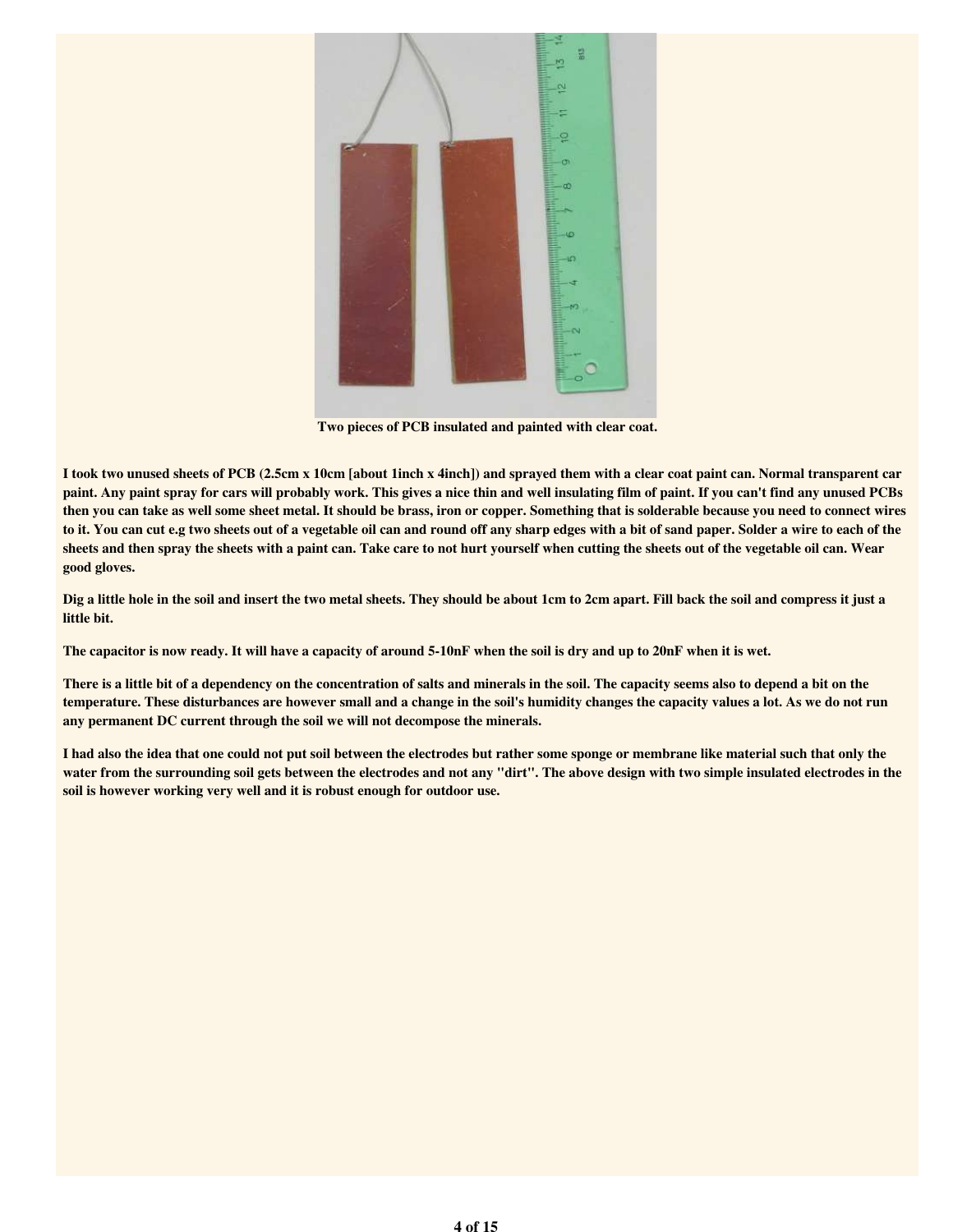

The capacitive humidity sensor in action

### Measuring temperature

All chemical processes such as plant growth depend on temperature. A rule of thumb is that the "speed" of a chemical reaction doubles when the temperature increases by 10'C. When it is warmer the plants will need more water because they grow faster and more water will evaporate. Over time one gets a good feeling for the amount of water that will be needed just by looking at the temperature curve.

We use here the DS18S20 sensor. It is a calibrated digital temperature sensor.

#### The electric watering can

The most obvious solution is to attach a small electric water pump to a relay. When it is time to water the plants then the relay controlled by the tuxgraphics Ethernet board will close its contacts and provide power to the pump.

The pump can be connected to a small canister or even a rain barrel. Note that many water pumps require the water to flow freely into the pump and then they can pump it up to a higher level. In other words you should connect any pump to the bottom of the rain barrel. Pumps will not totally block the water flow when they are off. A lawn sprinkler connected to the pump will therefore need to be placed higher up on a post. At a level that is equivalent to the top of the rain barrel.

For indoor plants and all potted plants I recommend to use a small electrical pump.

To get such a pump was more difficult to get than I thought. There is no measure for the quality and efficiency of such pumps. You have generally no idea what power consumption it has until you really test it.

My first idea was to use a car windscreen washer pump. Those pumps are cheap and they can be found everywhere. I was very disappointed when I tried different models. It seems the car industry had never a need for a clever and efficient design. All of them consume at least 5 to 10 ampere at 12V before they even move one drop of water. What a waste of energy. They are unusable for our purpose because it has a knock-on effect on all other parts. You need a stronger power supply, a relay rated for 20A or more and appropriate shielding to protect the sensitive electronics and the Ethernet magnetics from the electric and magnetic fields that you generate when you switch the pump on or off.

After searching for quite a while I found two online shops that sell suitable water pumps.

http://www.lemo-solar.de/, a German online shop. Sells only in europe and the web site is only in German but they have a very interesting "Zahnradpumpe 12 Volt". It works already at 6V and consumes less than 100mA.

# Pin Assignment

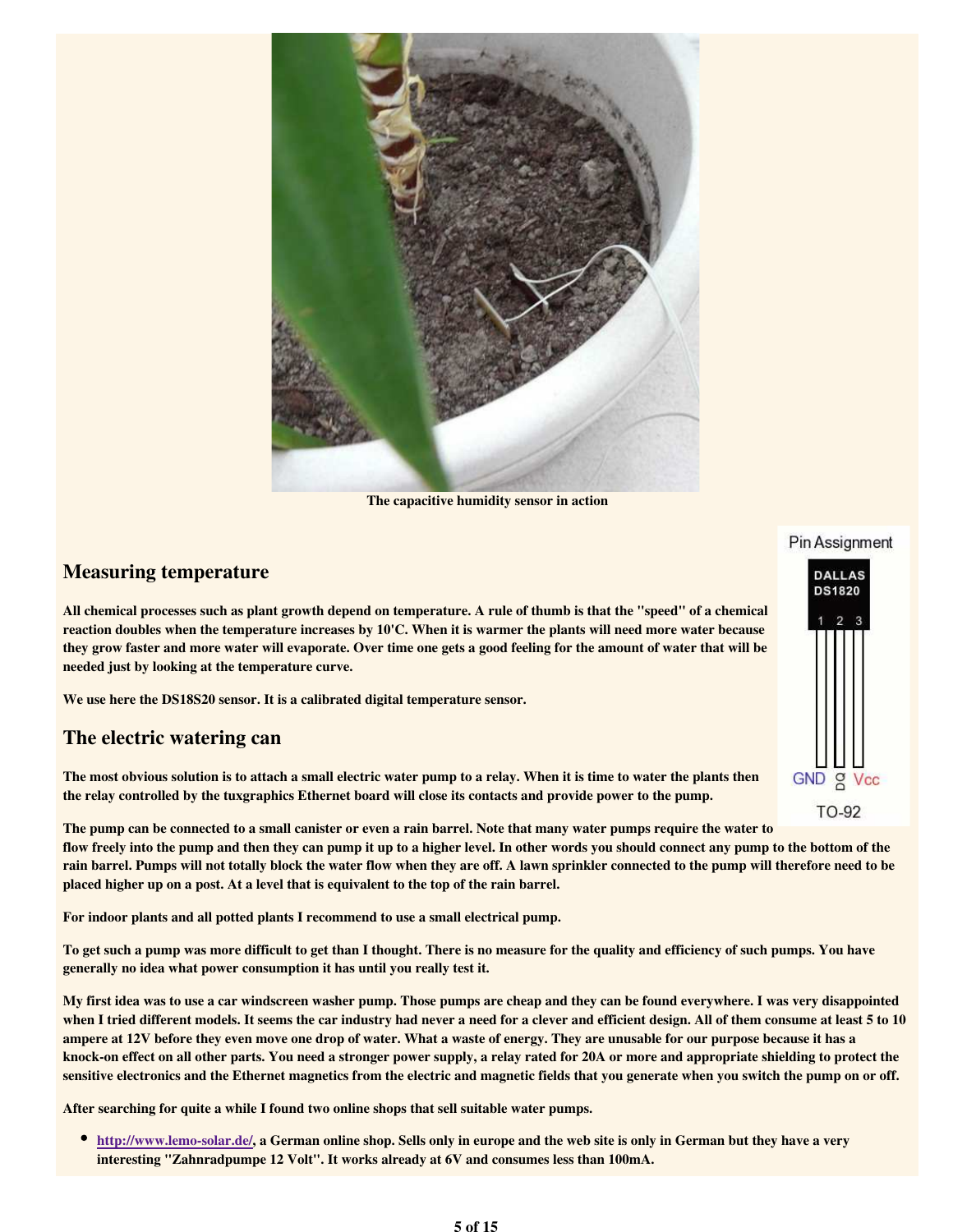http://www.siliconsolar.com/replacement-6v-solar-pump-p-102.html, siliconsolar.com is an online shop in the US and they sell world wide. This replacement 6V solar pump is a submersible pump. You stick it directly into a small water tank.

As you can see a good pump needs less than 100mA at 6V. This does of course not generate a strong water jet but we don't want to excavate our plants either.

I ordered from both shops but I used for the potted plant watering system the pump from siliconsolar.com.



The submersible water pump from siliconsolar.com I attached a short hard plastic tube to the hose and I bended it like a little hook at the end.

This little pump goes then into a 3L plastic container and the electric watering can is ready. 3L of water quite sufficient for a single potted plant. It will be enough for several weeks.

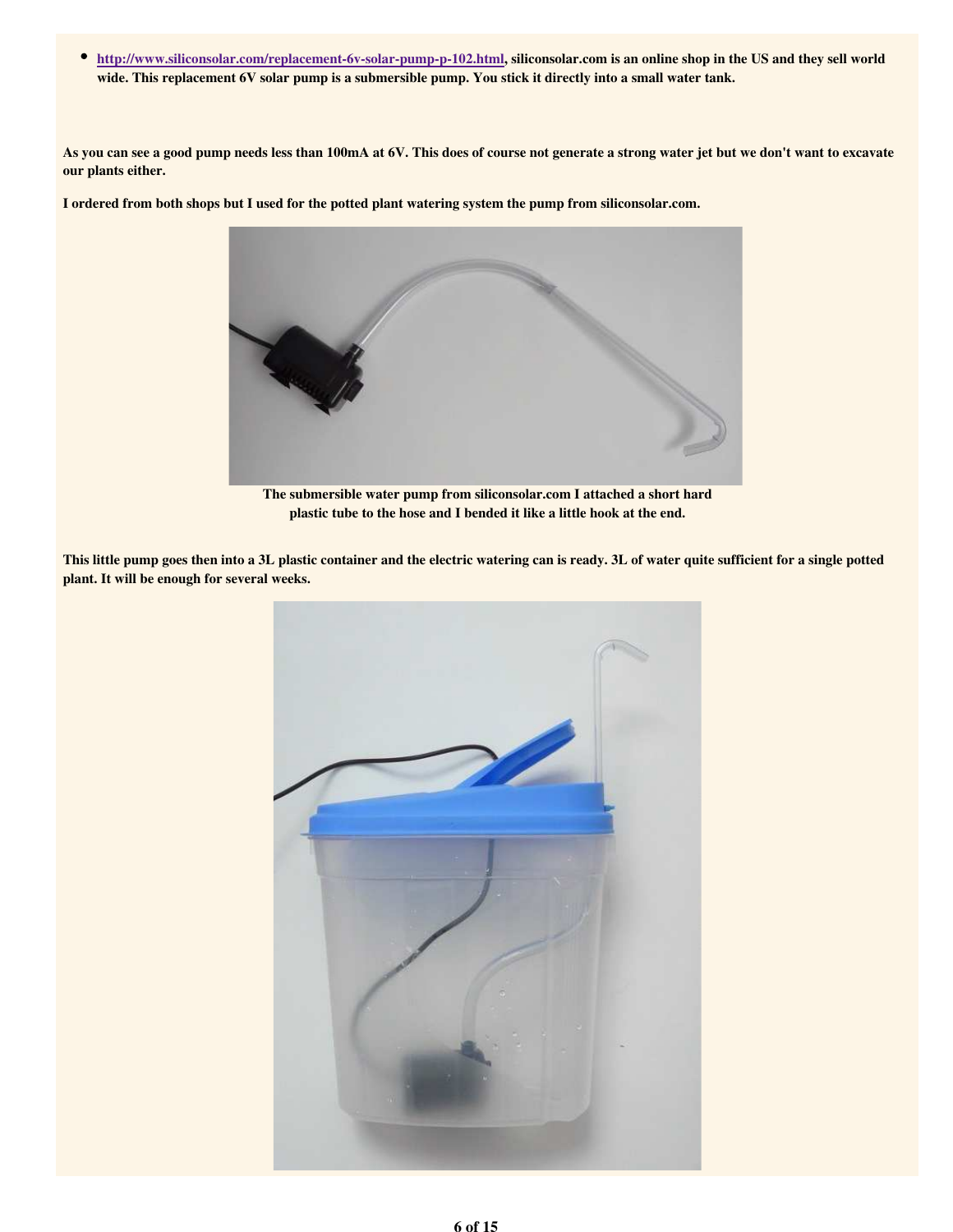For my first tests I used a small palm tree. Here is my "test plant" with the electric watering can.



This electric watering can is made for a single plant. If you want to water two plants then you use a T-tube connector and run from one pump hoses to both plants. This solar water pump needs very little energy but it is als not very strong. To water more than two plants you would need more pumps.

When I am absent during vacation then I will rather put most of the plants outside where I have the lawn sprinkler attached to the above magnetic water valve. I can then water the potted plants at the same time as the vegetables in the garden. You just have to be careful where you put the plants outside. Some indoor plants are not used to direct sun light. They grow better in shade.

## Lawn watering and electric sprinkler valves

Pumps are however not the only solution. All washing machines and dish washers have a magnetic water valve. It opens when you connect it to straight line power and otherwise it is closed. In most cases this valve is somewhere inside the machine. Some european Miele dish washers have an external valve. It can be connected directly to the water tap. It is easy to take it off an old machine on a scrap yard or when somebody puts an old one on the curb for the city to collect it.

Such a valve allows you to water a larger area such as a vegetable garden. Note that washing machines and dish washers are build for indoor use. Make sure you protect this valve as well as the relay to control it from direct exposure to rain otherwise you risk to get an electrical shock.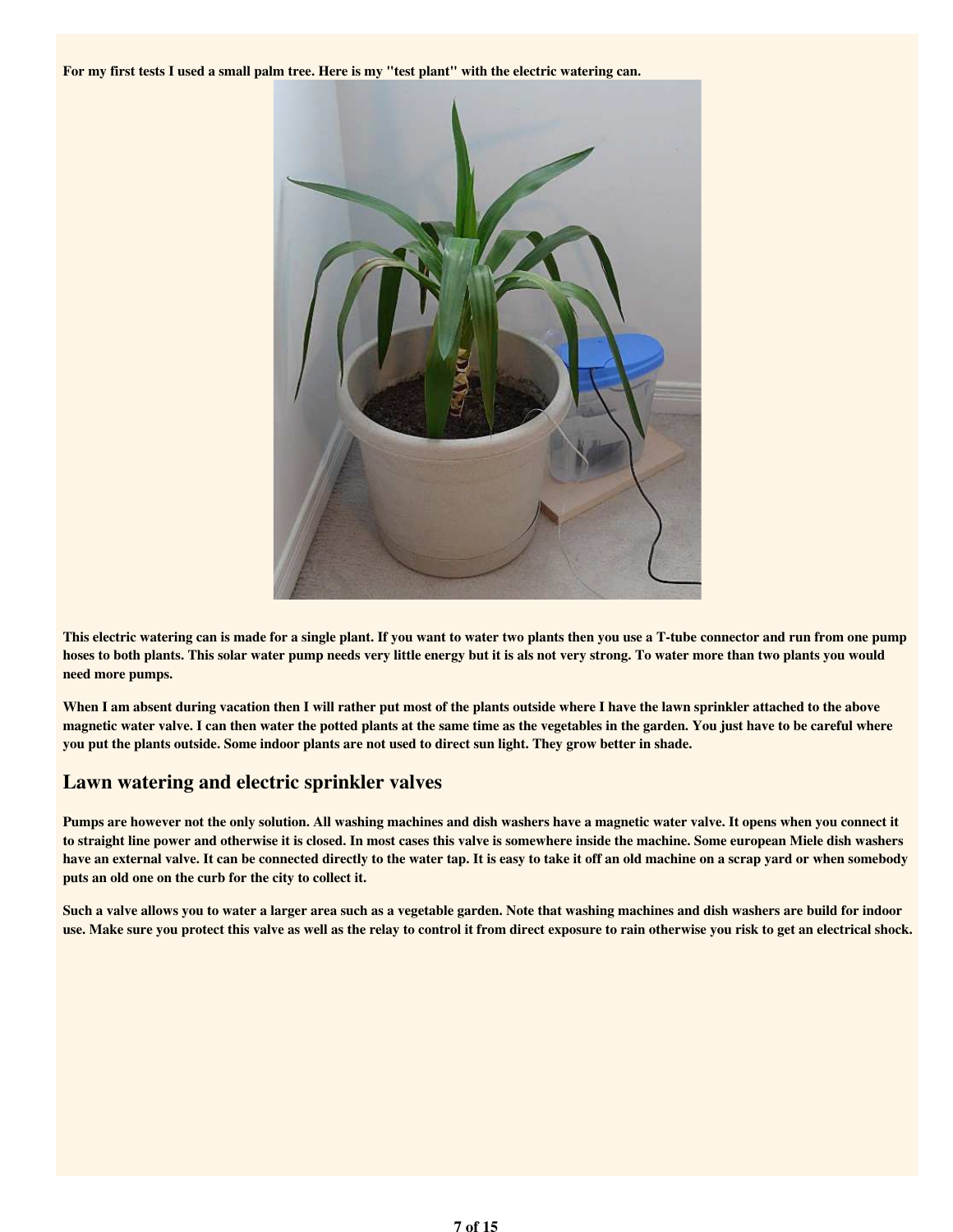

A magnetic water valve taken from an old dish washer. It connects directly to the water tap and you can attach a garden hose to it.

Valves from dish washers and washing machines make a nice hobby solution but the have the big problem that they require full line power (120V or 230V) and that means you can't use them safely outdoors. If you want to build a full professional garden watering system then look for 24V electric sprinkler valves. They come in various forms sometimes even in little boxes to hide them in ground at the corner of your lawn.



Different 24-volt lawn sprinkler valves.

The advantage of those sprinkler valves is that they run with 24V which is more or less save for outdoor use.

The ethernet board with a relay to control the valve can then be located inside the house. Some generic laptop power supplies can be used as an inexpensive power source for the sprinkler valve. You would then run the cable from the sprinkler valve into the house and connect it there via the relay to the laptop power supply brick and to the tuxgraphics ethernet board. After that you are ready to water your lawn over the internet.

The sprinkler valves have a solenoid (electromagnet) that can work with both AC and DC voltages. Most control equipment uses 24V AC. If you use DC then the valves work with much lower voltages. 16V to 20V DC will normally be enough for reliable operation of the sprinkler valve. A sprinkler valves consumes about 0.4A to 0.6A current when powered with 16V to 20V DC.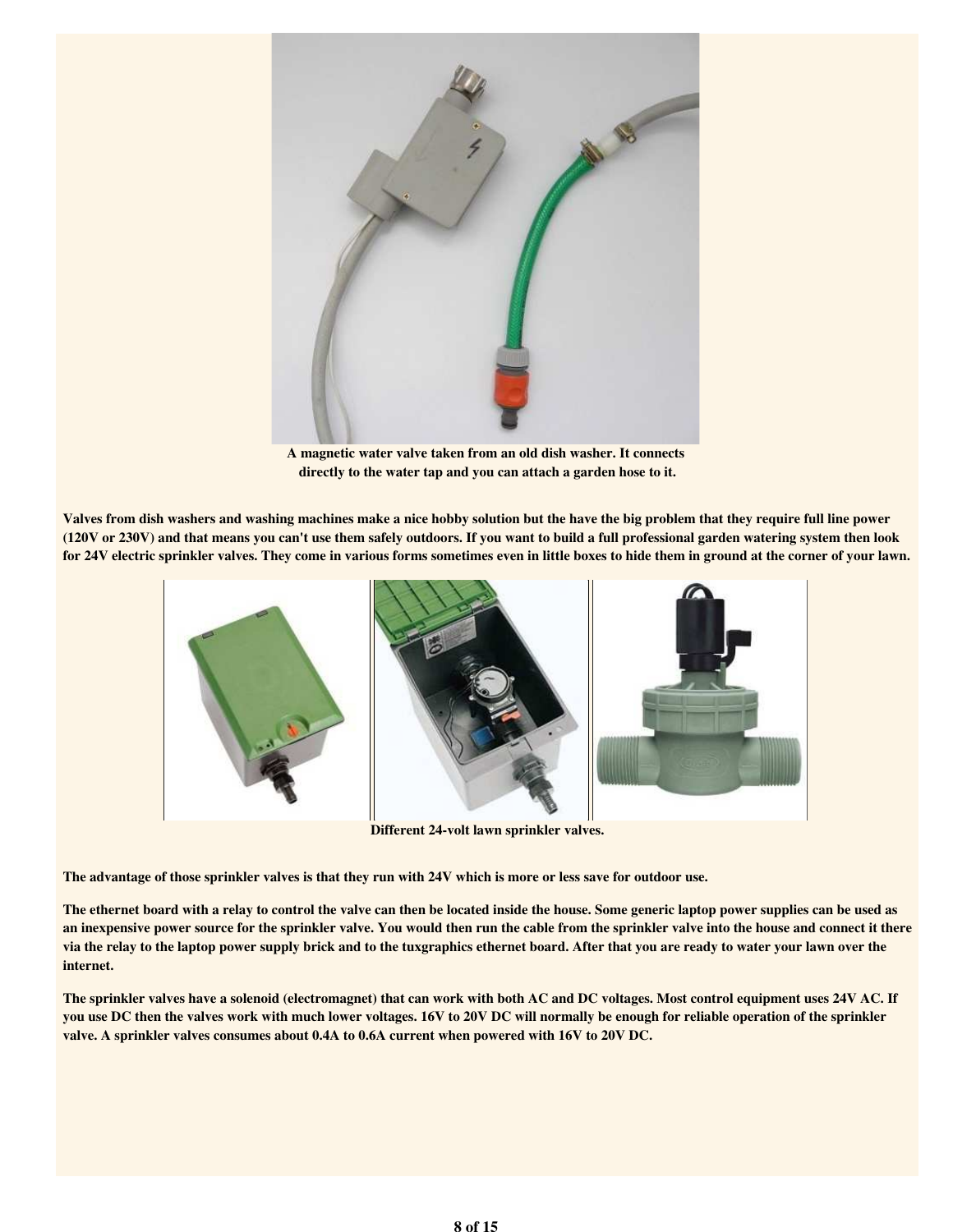

An Orbit sprinkler valve connected to a graden hose for testing purposes. The other side (water output) is just left open.



Power-on and water flows. The sprinkler valve works. We can now install it properly.

## The circuit

We have now discussed external components such as sensors and pumps. How do we connect all this to the tuxgraphics Ethernet board?

To use the capacitive humidity sensor we need to generate a tone and then run it through a capacitive voltage divider. One of the capacitors in this voltage divider is the humidity sensor. All we need to do then is measure the voltage after the divider and it is somehow proportional to the soil humidity.

The only problem is that we don't have here a DC voltage. It has to be an alternating voltage (a tone) and the microcontroller can not measure AC voltages. The solution to this is to add a precision rectifier circuit and convert AC to DC. This is what the circuit in the upper left part of the diagram does. The rest of the circuit is just the standard tuxgraphics Ethernet board. To simplify the drawing I have omitted most of the components on the Ethernet board.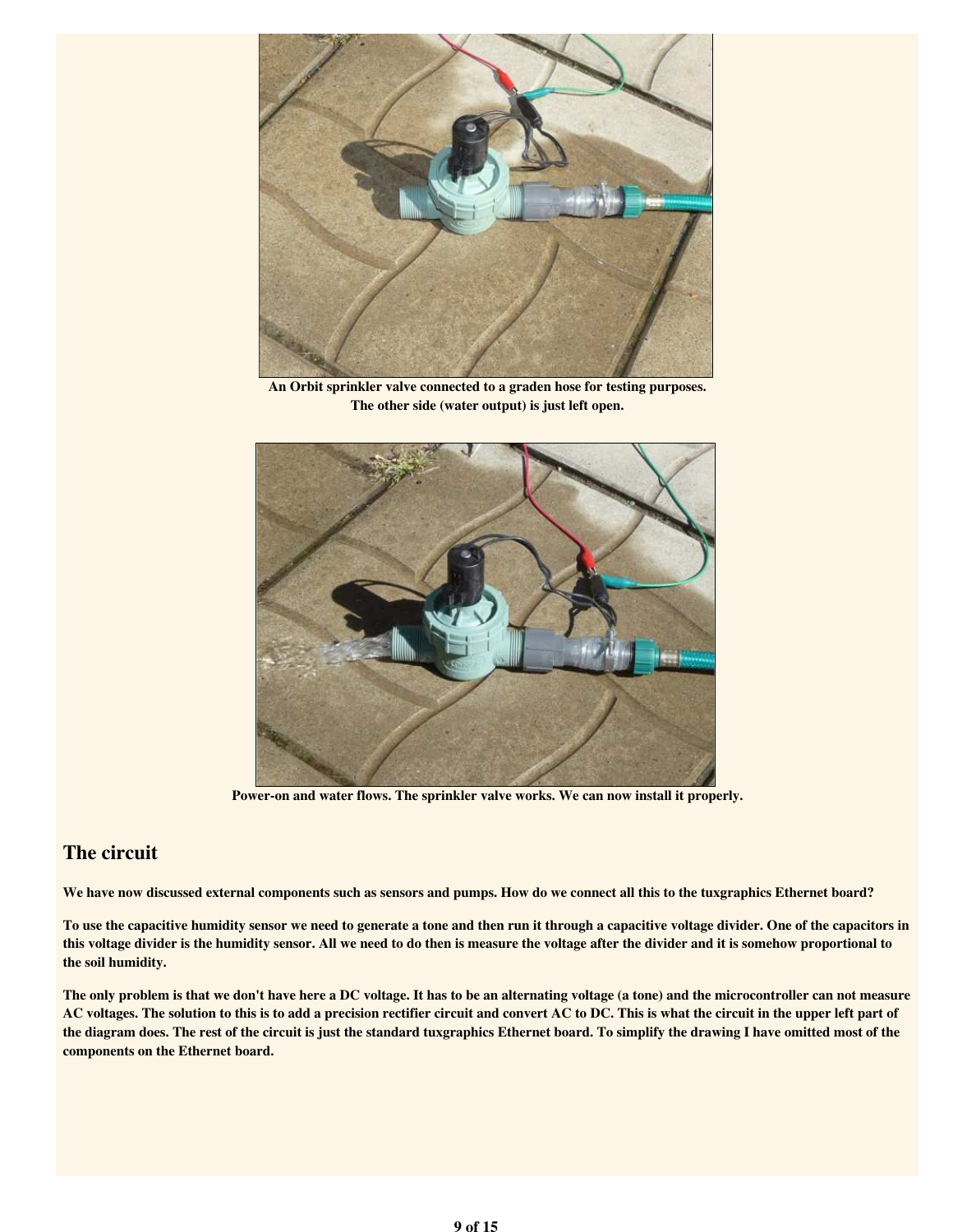

Click on the diagram to open it as high resolution PDF file.

The amplifier circuit looks bigger than it is. All this fits onto the dot matrix field of the tuxgraphics Ethernet board.



The whole circuit is very compact and fits easily into a little plastic box. You just attach the sensors and the watering can via a 6V relay. I recommend to not try to design this water proof. It is better to have air circulating freely. The best place for the circuit is in the house or in a small garden shed.

#### Switching on/off an electromagnet

Switching on and off a devices that contains a large coil causes high voltages to be induced. The sprinkler valves contains large coil. If we just switch it on and off with the relay then the contracts on the relay will wear off quickly, you will hear a click on the radio and it can cause interference with the electronics on the ethernet board. It can even destroy the insulation around the wire of the coil.

To prevent this one needs to add a suppressor diode known as flyback diode. If you power the coil with AC voltage instead of DC then you can insert a resistor instead of the diode. The best solution is however a diode and DC current as it is much more efficient. The below circuit diagram shows how to insert the diode.

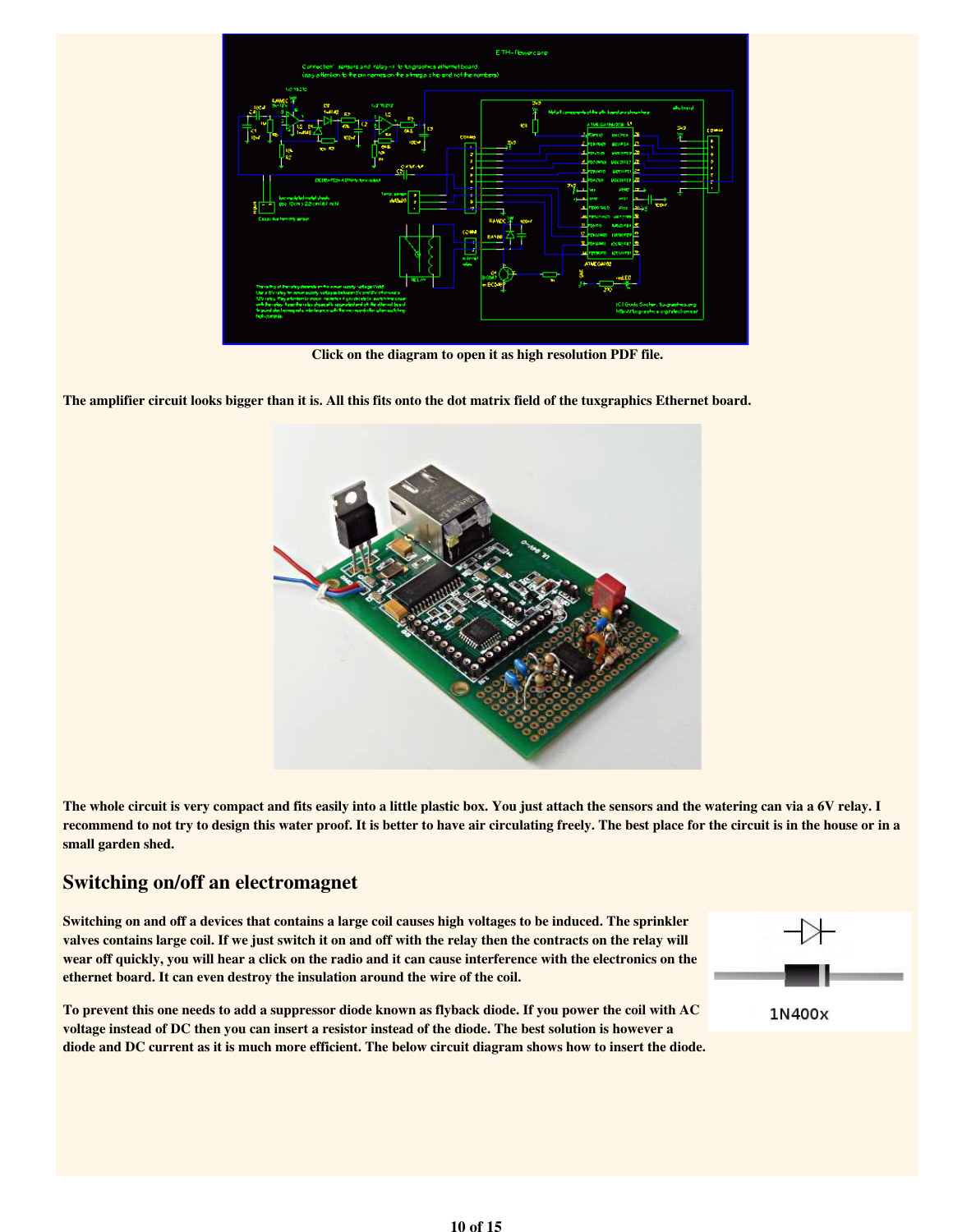

A flyback diode is used to eliminate the sudden voltage spike across an inductive load.

## Flower and lawn watering over the internet

The remote watering system is completely web based. You can access it from any desktop PC as well as any mobile phone with integrated web browser.

The tuxgraphics Ethernet board provides a web server. To access it remotely over the internet you will need a DSL router that allows for port forwarding. Most DSL routers can do that. To know where your remote watering system is you will either need a static IP address or a DSL router that can interwork with dyndns.org. A static IP is the best and most reliable solution. Some DSL service providers offer static IP addresses for a small extra fee.

Here are some screen-shots of the remote watering system.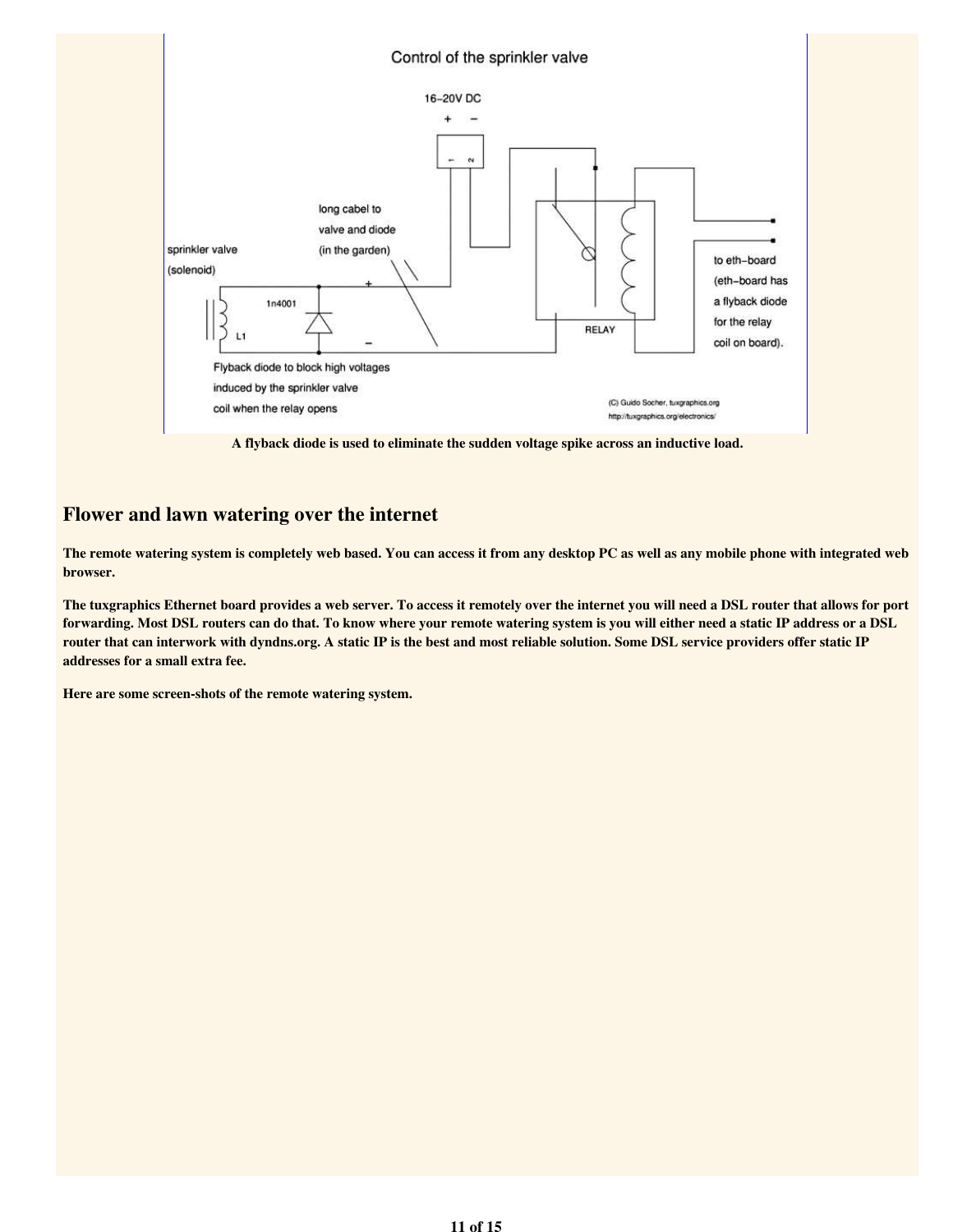| e                                                                                       |                         | Mozilla Firefox |   |  |
|-----------------------------------------------------------------------------------------|-------------------------|-----------------|---|--|
| File Edit View History Bookmarks Tools Help                                             |                         |                 |   |  |
| <b>④ ◆ ・ → ・ ● ○ △ △ <mark>●</mark> http://10.0.0.29/</b> ▼ ▶ <mark>│ G</mark> + Google |                         |                 | q |  |
| http://10.0.0.29/                                                                       | $\overline{\mathbf{z}}$ |                 | Q |  |
| [water] [graph] [levels] [refresh]                                                      |                         |                 |   |  |
| <b>Sensors</b>                                                                          |                         |                 |   |  |
| Temperature: 26.1'C [78'F]<br>Humi level: 166 [wet]                                     |                         |                 |   |  |
| © tuxgraphics                                                                           |                         |                 |   |  |
|                                                                                         |                         |                 |   |  |
|                                                                                         |                         |                 |   |  |
|                                                                                         |                         |                 |   |  |
|                                                                                         |                         |                 |   |  |
|                                                                                         |                         |                 |   |  |
|                                                                                         |                         |                 |   |  |
|                                                                                         |                         |                 |   |  |
|                                                                                         |                         |                 |   |  |
| Done                                                                                    |                         |                 |   |  |

This shows the main window. From here you can get to all other pages and you can see current sensor readings. We don't measure the humidity in absolute calibrated units. Humidity is displayed as an 8bit value (0-255). After observing the values for a couple of days you will be able to give a meaning to those values and decide what is dry, normal and wet. Those ranges can then be entered in the "levels" dialog screen.

| Đ                                               | Mozilla Firefox                                                             |           |
|-------------------------------------------------|-----------------------------------------------------------------------------|-----------|
| File Edit View History Bookmarks Tools Help     |                                                                             | o         |
|                                                 | <b>④◆ ・ → ・ ● ○ △ △ <mark>☆</mark> http://10.0.0.29/   ▼ ▶   C +</b> Google | Q,        |
| $N$ http://19/?mm=10                            |                                                                             | $\circ$ . |
| [home]                                          |                                                                             |           |
| <b>Humidity level config</b>                    |                                                                             |           |
|                                                 |                                                                             |           |
| dry [lower level]: 80<br>wet [upper level]: 120 |                                                                             |           |
| password:                                       |                                                                             |           |
| change                                          |                                                                             |           |
|                                                 |                                                                             |           |
|                                                 |                                                                             |           |
|                                                 |                                                                             |           |
|                                                 |                                                                             |           |
|                                                 |                                                                             |           |
|                                                 |                                                                             |           |
|                                                 |                                                                             |           |
| Done                                            |                                                                             |           |

You can adjust the humidity levels. The red LED on the Ethernet board will start to blink when the soil humidity goes below dry.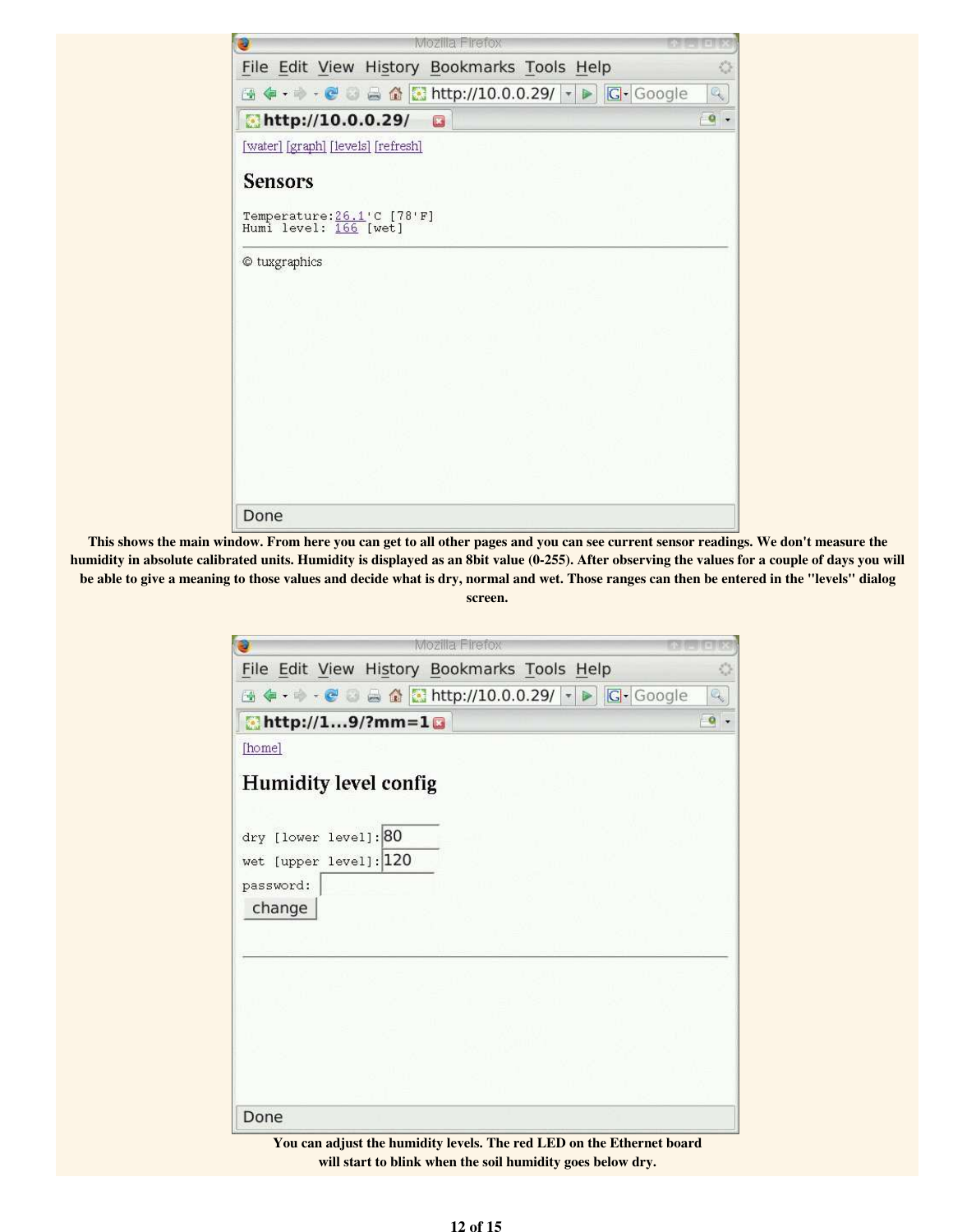| Mozilla Firefox<br>æ                                                           |                           |
|--------------------------------------------------------------------------------|---------------------------|
| File Edit View History Bookmarks Tools Help                                    | O                         |
| ④ ◆ ・ → ・ ● ◎ △ △ <mark>☆</mark> http://10.0.0.29/ ▼ ▶ <mark>○</mark> • Google | $Q_2$                     |
| $b$ http://19/?sw=1                                                            | $\overline{\mathbf{e}}$ . |
| [home] [refresh]                                                               |                           |
| water pump<br>state: OFF                                                       |                           |
| on for $ 0 $<br>sec                                                            |                           |
| switch on<br>passw:                                                            |                           |
| tuxgraphics                                                                    |                           |
|                                                                                |                           |
|                                                                                |                           |
| Done                                                                           |                           |

The water control dialog. For a potted plant you would specify a value

in the order of a few seconds. To water the lawn you can enter large values like 1200s (=20min).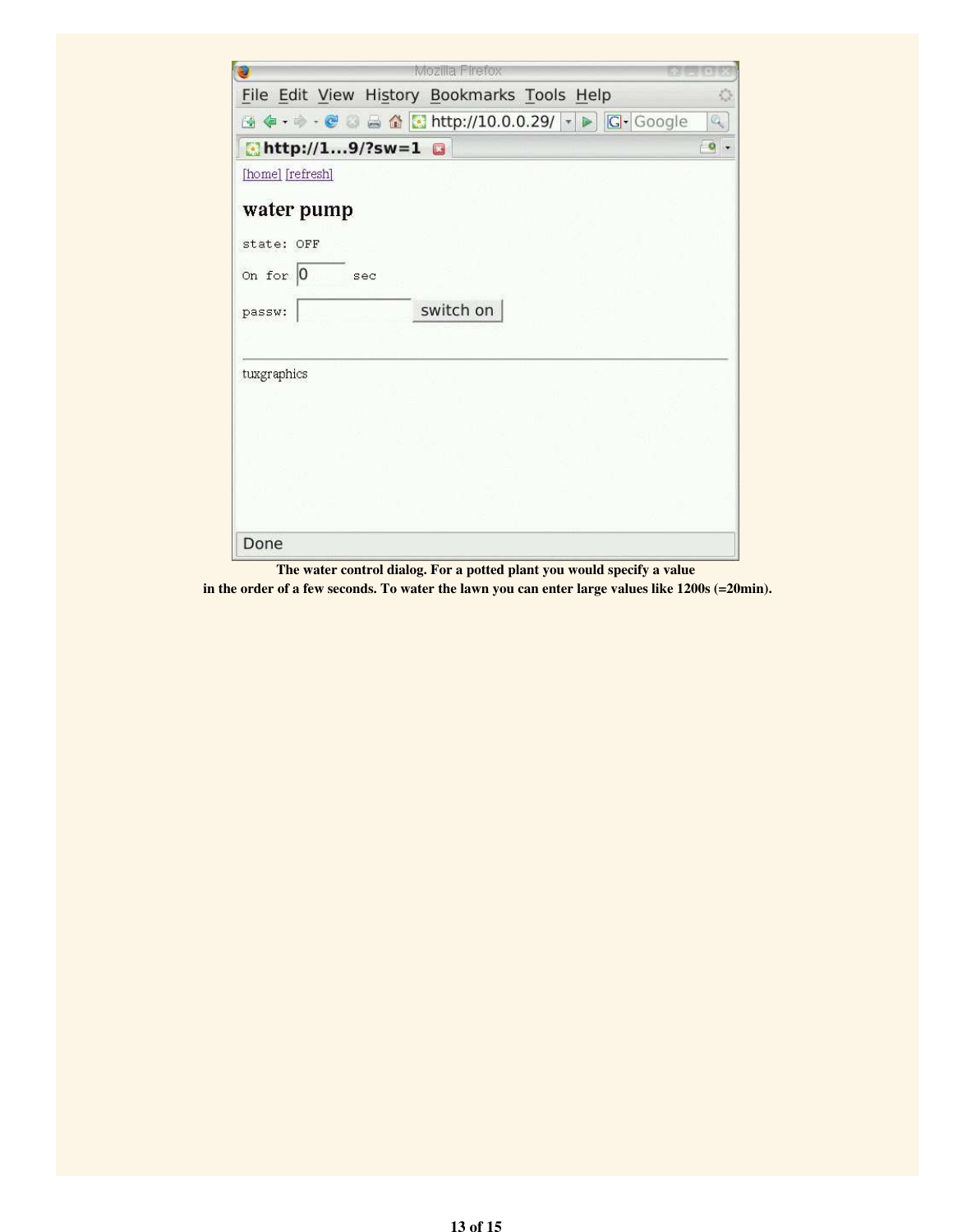| o                                           | Mozilla Firefox                   | $A = 0X$                                                          |
|---------------------------------------------|-----------------------------------|-------------------------------------------------------------------|
| File Edit View History Bookmarks Tools Help |                                   | O                                                                 |
| <b>④◆・→・●●●●●■http://10.0.0.29/?g=0</b>     | $\bullet$ $\Box$ Google           | $\mathbb{Q}_\mathbb{Q}$                                           |
|                                             |                                   |                                                                   |
|                                             | The flocke web a chttp://129/?g=0 | $\begin{array}{ c c c }\n\hline\n\text{o} & \text{ } \end{array}$ |
| [home]                                      |                                   |                                                                   |
|                                             |                                   |                                                                   |
| Temperature                                 | Humidity                          |                                                                   |
|                                             |                                   |                                                                   |
| $27 - 03 : 12 = 23$                         | $27 - 03 : 12 = 101$              |                                                                   |
| $26 - 23 \cdot 12 = 24$                     | $26 - 23 - 12 = 102$              |                                                                   |
| $26 - 19 - 12 = 24$                         | $26 - 19:12 = 104$                |                                                                   |
| $26 - 15 - 12 = 25$                         | $26 - 15 - 12 = 108$              |                                                                   |
| $26 - 11:12 = 25$                           | $26 - 11 - 12 = 112$              |                                                                   |
| $26 - 07 : 12 = 25$                         | $26 - 07:12 = 112$                |                                                                   |
| $26 - 03:12 = 25$                           | $26 - 03:12 = 113$                |                                                                   |
| $25 - 23 : 12 = 25$                         | $25 - 23 \cdot 12 = 113$          |                                                                   |
| $25-19-12=26$                               | $25-19-12=122$                    |                                                                   |
| $25-15:12=27$                               | $25-15:12=116$                    |                                                                   |
| $25-11-12=24$                               | $25 - 11 - 12 = 118$              |                                                                   |
| $25-07:12=22$                               | $25-07:12=113$                    |                                                                   |
| $25-03:12=24$                               | $25-03:12=122$                    |                                                                   |
| $24 - 23:12 = 26$                           | $24 - 23 - 12 = 123$              |                                                                   |
| $24-19:12=28$                               | $24-19:12=125$                    |                                                                   |
| $24 - 15 - 12 = 27$                         | $24 - 15 \cdot 12 = 126$          |                                                                   |
| $24 - 11 - 12 = 26$                         | $24-11:12=128$                    |                                                                   |
| $24 - 07:12 = 25$                           | 24-07:12=127                      |                                                                   |
| $24 - 03 : 12 = 26$                         | $24 - 03:12 = 132$                |                                                                   |
| $23 - 23 : 12 = 28$                         | $23 - 23 \div 12 = 136$           |                                                                   |
| $23-19:12=28$                               | $23-19:12=136$                    |                                                                   |
| $23-15:12=28$                               | $23 - 15:12 = 141$                |                                                                   |
| $23 - 11:12 = 26$                           | $23 - 11 - 12 = 87$               |                                                                   |

You can see several days of history in graphical form. A trend can be observed easily. The most recent reading is shown on top. The graphs show a history of 10 days.

The software for the tuxgraphics avr ethernet board is called eth\_rem\_flowercare. You can download the software at the end of this article. To load it you need an avr-gcc compiler and a programmer like e.g the avrusb500.

## On the road: flower and lawn watering with the phone

Here is how you can take care of your flowers while you are on the road. It works even with a basic data phone: